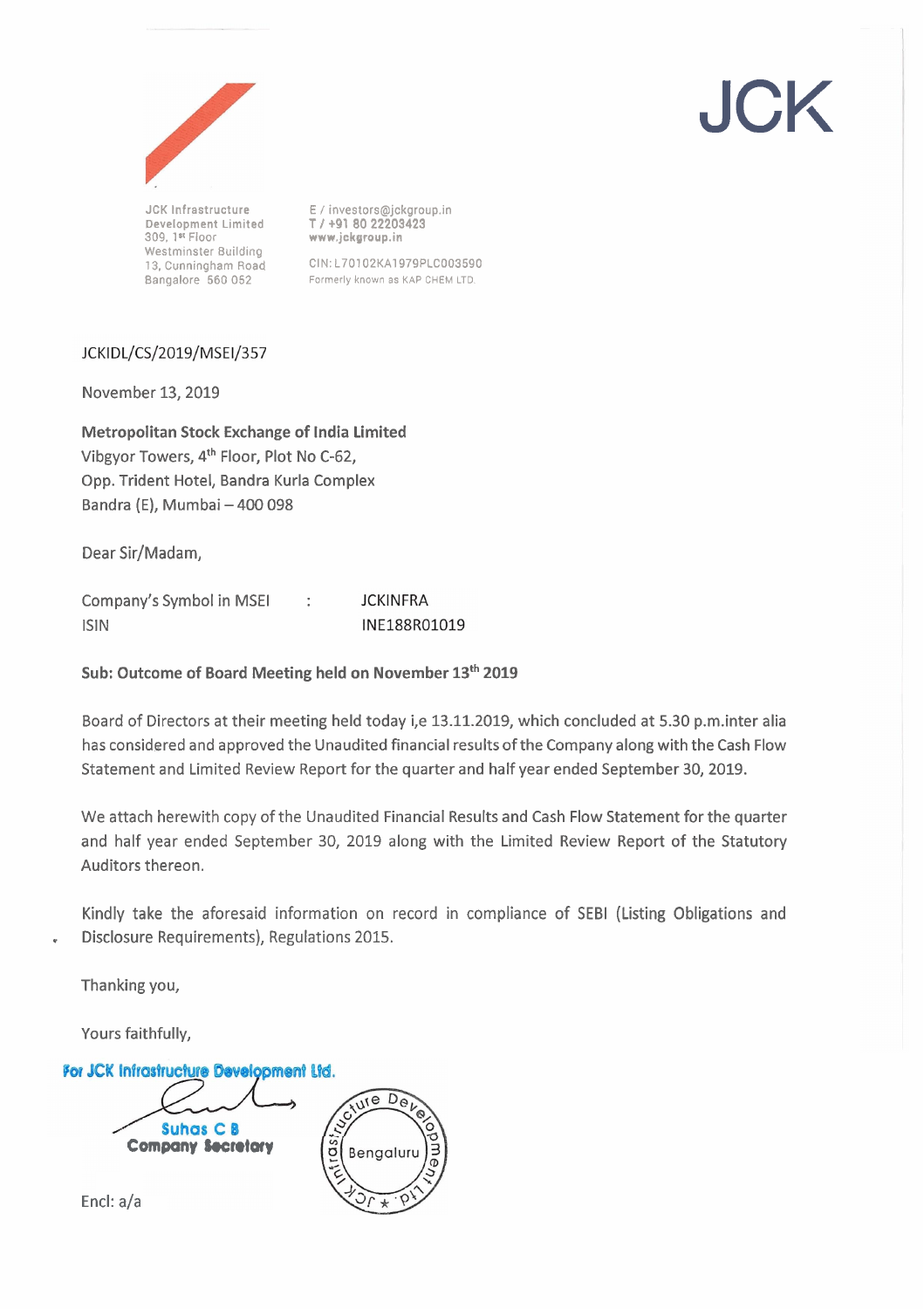# P. CHANDRASEKAR LLP **Chartered Accountants**

#### **LIMITED REVIEW REPORT**

**The Board of Directors JCK Infrastructure Development Limited** Bengaluru.

We have reviewed the accompanying statement of unaudited Standalone financial results ("the Statement") of JCK Infrastructure Development Limited ("the Company") for the Quarter and Halfyear ended 30<sup>th</sup> September 2019.

This Statement, which is the responsibility of the Company's management and approved by the Board of Directors, has been prepared in accordance with the recognition and measurement principles laid down in Indian Accounting Standard 34 "Interim Financial Reporting' ("Ind AS 34"), prescribed under Section 133 of the Companies Act, 2013, and other accounting principles generally accepted in India and in compliance with Regulation 33 of the Listing Regulations. Our responsibility is to issue a report on the Statement based on our review.

We conducted our review of the Statement in accordance with the Standard on Review Engagements (SRE) 2410 "Review of Interim Financial Information Performed by the Independent Auditor of the Entity", issued by the Institute of Chartered Accountants of India. This Standard requires that we plan and perform the review to obtain moderate assurance as to whether the financial statements are free of material misstatement. A review is limited primarily to inquiries of company personnel and analytical procedures applied to financial data and thus provide less assurance than an audit. We have not performed an audit and accordingly, we do not express an audit opinion.

Based on our review conducted as above, nothing has come to our attention that causes us to believe that the Statement, prepared in accordance with applicable accounting standards and other recognised accounting practices and policies, has not disclosed the information required to be disclosed in terms of Regulation 33 of the SEBI (Listing Obligations and Disclosure Requirements) Regulations, 2015 (as amended), including the manner in which it is to be disclosed, or that it contains any material misstatement.

Place: Bangalore Date:13<sup>h</sup> November 2019 For P. Chandrasekar LLP **Chartered Accountants** (Firm Regn. No.000580S/S200066)

P. Chandrasekaran Partner Membership No. 026037 UDIN-19026037AAAACN6824



Bangalore \* Chennai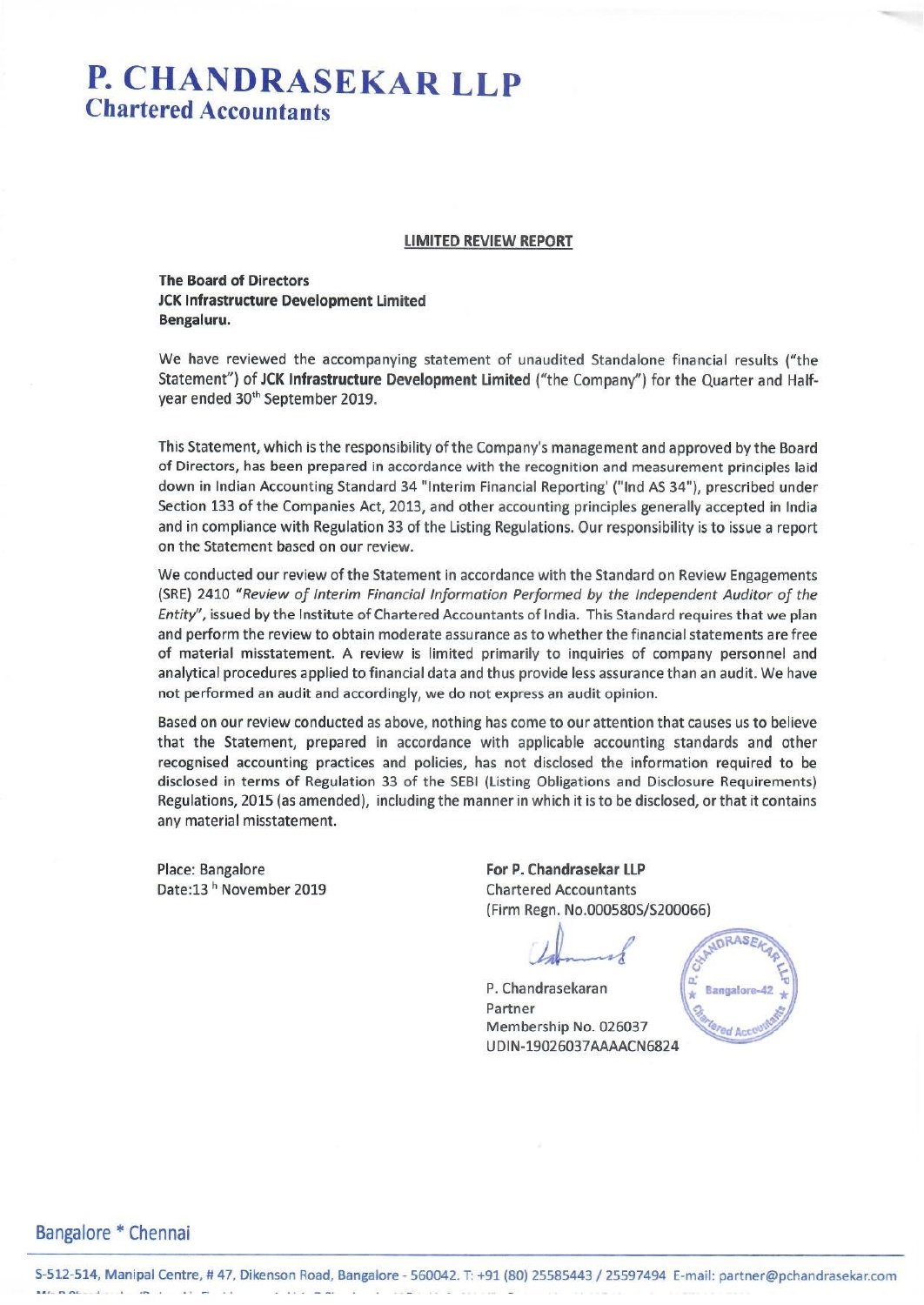#### ICK INFRASTRUCTURE DEVELOPMENT LIMITED (Formerly known as KAP CHEM LIMITED) **CIN:L70102KA1979PLC003590**  Regd Office 309-10, FIRST FLOOR, WEST MINSTER BUILDING, 13 CUNNINGHAM ROAD, BENGALURU - 560 052

STATEMENT OF UN-AUDITED FINANCIAL RESULTS FOR THE QUARTER AND SIX MONTHS ENDED 30TH SEPTEMBER 2019

|                | (Amount in Lakhs)                                                                         |                         |                   |                        |                        |                        |                    |  |
|----------------|-------------------------------------------------------------------------------------------|-------------------------|-------------------|------------------------|------------------------|------------------------|--------------------|--|
|                |                                                                                           | <b>QUARTER ENDED</b>    |                   |                        | <b>HALF YEAR ENDED</b> |                        | YEAR ENDED         |  |
| SI.No          | <b>PARTICULARS</b>                                                                        | 30th September<br>2019  | 30th June<br>2019 | 30th September<br>2018 | 30th September<br>2019 | 30th September<br>2018 | 31st March<br>2019 |  |
|                |                                                                                           | <b>Unaudited</b>        | <b>Unaudited</b>  | <b>Unaudited</b>       | <b>Unaudited</b>       | <b>Unaudited</b>       | Audited            |  |
| $\mathbf{1}$   | Revenue from Operations                                                                   | 151.66                  | 139.00            | 801.80                 | 291.33                 | 1113.38                | 1612.62            |  |
| $\mathbf{z}$   | Other Income                                                                              | 0.12                    | 0.70              | 0.01                   | 0, 15                  | 1.95                   | 27.94              |  |
| 3              | Total Income (1)+(2)                                                                      | 151.78                  | 139.70            | 801.81                 | 291.48                 | 1115.33                | 1640.57            |  |
| 4              | <b>Expenses</b>                                                                           |                         |                   |                        |                        |                        |                    |  |
| (a)            | Cost of Land and Development Charges                                                      | 57.26                   | 57.83             | 411.94                 | 115.09                 | 549.42                 | 694.35             |  |
| (b)            | Purchases of Stock In Trade                                                               |                         |                   |                        |                        |                        |                    |  |
| $\{c\}$        | Changes in inventories of Finished Goods                                                  |                         |                   |                        |                        |                        |                    |  |
| (d)            | <b>Employee Benefits Expenses</b>                                                         | 39.71                   | 39.70             | 35.29                  | 79.40                  | 70.43                  | 147.02             |  |
| (e)            | Depreciation & Amortisation Exp                                                           | 6.17                    | 6.10              | 6.12                   | 12.27                  | 11.87                  | 24,71              |  |
| (f)            | Other Expenses<br><b>Finance Cost</b>                                                     | 22.49<br>3.94           | 21.22<br>5.62     | 24.32<br>17.20         | 43.71<br>9.56          | 54.94                  | 421.26             |  |
| (g)            | <b>Total Expenses</b>                                                                     | 129.57                  | 130.47            | 494.88                 | 260.03                 | 32.90<br>719.55        | 46.82<br>1334.16   |  |
|                |                                                                                           |                         |                   |                        |                        |                        |                    |  |
| 5              |                                                                                           |                         |                   |                        |                        |                        |                    |  |
|                | Profit from Ordinary Activities after Finance Cost but before<br><b>Exceptional items</b> |                         | 9.23              | 306.94                 | 31.44                  |                        |                    |  |
| 6              | <b>Exceptional items</b>                                                                  | 22.21                   | 0                 |                        |                        | 395.78                 | 306.41             |  |
| $\overline{ }$ | Profit From Ordinary Activities before Tax                                                | 22.21<br>$\eta_{\rm f}$ | 9.23              | 306.94                 | 31.44                  | 395.78                 | 306.41             |  |
| 8              | <b>Tax Expenses</b>                                                                       |                         |                   |                        |                        |                        |                    |  |
|                | (a) Current Tax                                                                           | 4.57                    | 1.90              | 61.73                  | 6.47                   | 81.48                  | 63.08              |  |
|                | (b) Deferred Tax                                                                          | $-0.62$                 | -0.631            | 0.12                   | $-1.24$                | 0.68                   | 0,21               |  |
|                | <b>Total Tax Expenses</b>                                                                 | 3.95                    | 1.27              | 61.84                  | 5.23                   | 82.15                  | 63.29              |  |
|                |                                                                                           |                         |                   |                        |                        |                        |                    |  |
| 9              | Net Profit (+)/Loss (-) from Ordinary Activites after Tax                                 | 18.26                   | 7.96              | 245.09                 | 26.22                  | 313.63                 | 243.12             |  |
| 10             | Other Comprehensive Income (OCI)                                                          |                         |                   |                        |                        |                        |                    |  |
|                | a) Items that will not be reclassified to Profit ot Loss (Net of                          |                         |                   |                        |                        |                        |                    |  |
|                | Tax)                                                                                      |                         |                   |                        |                        |                        |                    |  |
|                |                                                                                           |                         |                   |                        |                        |                        |                    |  |
|                | b) items that will be reclassified to Profit ot Loss (Net of Tax)                         |                         |                   |                        |                        |                        |                    |  |
| 11             | Total Comprehensive Income (OCI)                                                          |                         |                   |                        |                        |                        |                    |  |
| 12             | Details of Equity Share capital                                                           |                         |                   |                        | 416.67                 |                        |                    |  |
|                | Paid Up Equity Share Capital<br>Face value                                                | 416.67<br>₹10           | 416.67<br>₹10     | 416.67<br>₹10          | ₹10                    | 416.67<br>₹10          | 416.67<br>₹10      |  |
|                | Reserves (Excluding Revaluation Reserves as per Balance                                   |                         |                   |                        |                        |                        |                    |  |
|                | Sheet ) as shown in the Audited Balance Sheet of the previous                             |                         |                   |                        |                        |                        |                    |  |
|                | year<br>- 2                                                                               |                         |                   |                        |                        |                        |                    |  |
|                | EPS from Continuing Operations                                                            |                         |                   |                        |                        |                        |                    |  |
|                | - Basic                                                                                   | 0.44                    | 0.19              | 5.88                   | 0.63                   | 7.53                   | 5.83               |  |
|                | - Diluted                                                                                 | 0.44                    | 0.19              | 5.88                   | 0.63                   | 7.53                   | 5.83               |  |
|                |                                                                                           |                         |                   |                        |                        |                        |                    |  |

Notes

1 The unaudited standalone financial results for the quarter and halfyear ended 30 September 2019 have been reviewed by the Audit Committee and approved by the Board of Directors in their meeting held on 13th November 2019. These results have been subjected to Limited review carried out by the Statutory Auditors.

2 The Information presented above is prepared in accordance with the Indian Accounting Standards (Ind AS) as prescribed under Section 133 of the Companies Act,2013 read with Rule 3 of the Companies (Indian Accouting Standards) Rules 2015 and Companies (Indian Accounting Standards) Amendment Rules ,2016. The above unaudited financial results are filed with Stock Exchange under Regulation 33 of the SEBI (Listing and Other Disclosure Requirements ) Regulations,2015 and are available on the Stock Exchange website www. msei.com and the company's website www.jckgroup.ln.

3 A new section **11SBAA** war inserted in the Income Tax Act, 1961, by the Government of India on September 20,2019 vide the Taxation Laws (Amendment) Ordlnance 2019 which provides an option to companies for paying income tax at reduced rates in accordance with the provisions/conditions defined in the said section. The Company is in the process of evaluating the impact of this ordinance and has continued to apply the original provisions as at September 30, 2019.

4 The Figures for the corresponding previous period have been regrouped/ reclassified wherever necessary, to make them comparable.

5 Position of Investor Complaints for the quarter ended 30.09.2019

| Particulars                 | No of Complaints |
|-----------------------------|------------------|
| Pending as on 01.07.2019    |                  |
| Received during the Quarter |                  |
| Resolved during the Quarter |                  |
| [Pending as on 30.09.2019]  |                  |

 $\sqrt{18}$   $D_{\theta}$ Bengalur Date: 13.11.2019 Krishan Kapur

Manging Director DIN: 05183136

Place: Bangalore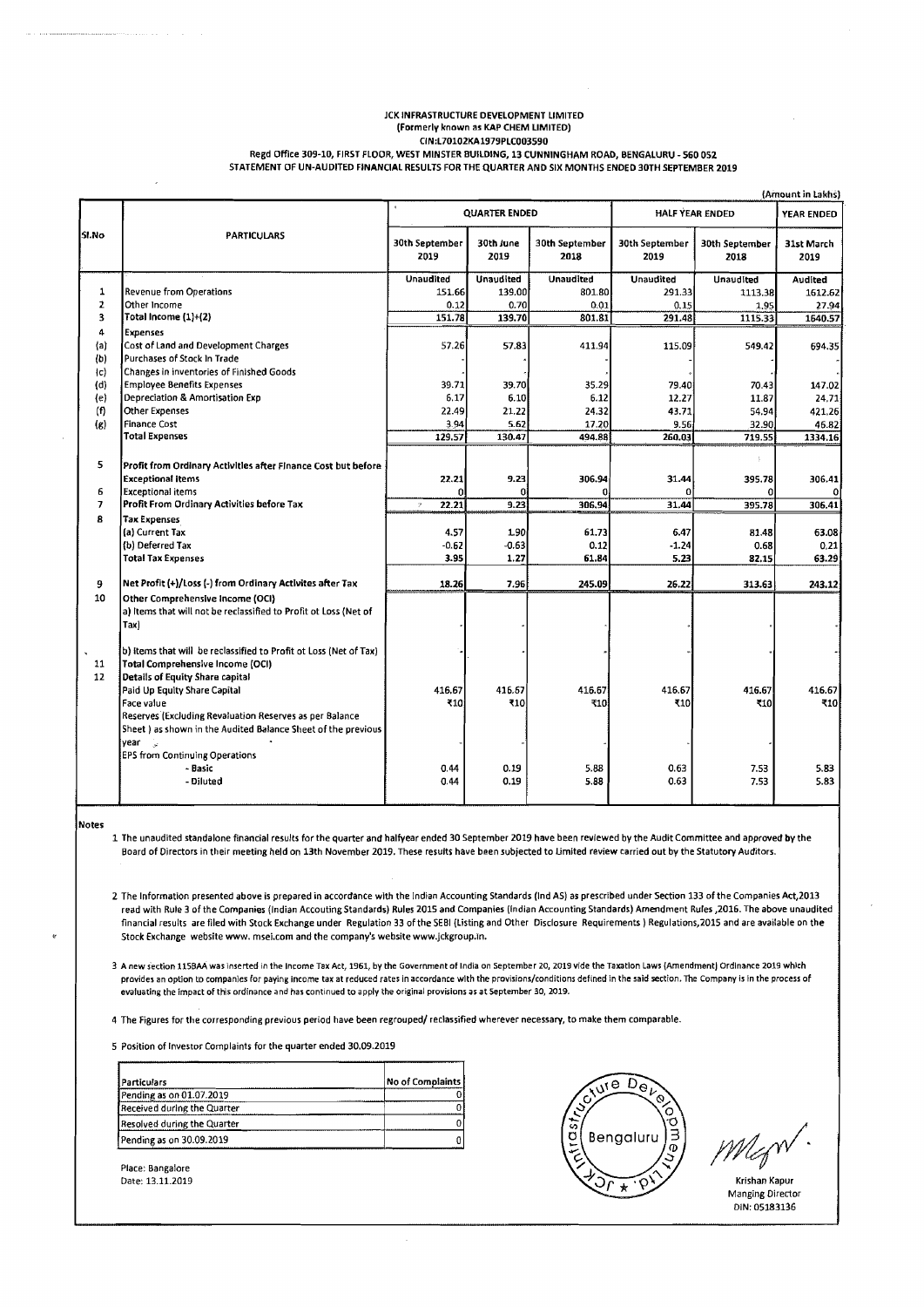### JCK INFRASTRUCTURE DEVELOPMENT LIMITED (Formerly known as **KAP** CHEM LIMITED) BALANCE SHEET

|       | (Amount in Lakhs)                                       |                     |                 |  |  |  |
|-------|---------------------------------------------------------|---------------------|-----------------|--|--|--|
| 5l.No | <b>PARTICULARS</b>                                      | As At               | As At           |  |  |  |
|       |                                                         | 30th September 2019 | 31st March 2019 |  |  |  |
| А     | <b>ASSETS</b>                                           |                     |                 |  |  |  |
|       | <b>Non-current assets</b>                               |                     |                 |  |  |  |
| (a)   | Property, Plant and Equipment                           | 242.91              | 109.65          |  |  |  |
| (b)   | Capital work-in-progress                                | 91.83               | 112.00          |  |  |  |
| (c)   | Other Intangible assets                                 |                     |                 |  |  |  |
| (d)   | <b>Financial Assets</b>                                 |                     |                 |  |  |  |
|       | (i) Investments                                         | 120.00              | 120.00          |  |  |  |
|       | (ii) Loans and Advances                                 | 19.65               | 83.19           |  |  |  |
| (e)   | Deferred tax assets (net)                               | 0.38                |                 |  |  |  |
| (f)   | Other non-current assets                                | 44.64               | 28.11           |  |  |  |
|       |                                                         | 519.41              | 452.95          |  |  |  |
|       | <b>Current assets</b>                                   |                     |                 |  |  |  |
| (a)   | Inventories                                             |                     |                 |  |  |  |
| (b)   | <b>Financial Assets</b>                                 |                     |                 |  |  |  |
|       | (i) Trade receivables                                   | 73.88               | 176.64          |  |  |  |
|       | (ii) Cash and cash equivalents                          | 31.94               | 30.03           |  |  |  |
|       | (iii) Bank Balance other Than Cash and Cash Equivalents | 115.98              | 144.16          |  |  |  |
|       | (iv) Loans and Advances                                 | 424.25              | 325.68          |  |  |  |
|       | (v) Other Financial Assets                              | 13.21               | 9.19            |  |  |  |
| (c)   | Other current assets                                    | 374.36              | 371.47          |  |  |  |
|       |                                                         |                     |                 |  |  |  |
|       |                                                         | 1033.61             | 1057.17         |  |  |  |
|       | <b>Total Assets</b>                                     | 1553.02             | 1510.11         |  |  |  |
|       |                                                         |                     |                 |  |  |  |
| В     | <b>EQUITY AND LIABILITIES</b>                           |                     |                 |  |  |  |
|       | Equity                                                  |                     |                 |  |  |  |
| (a)   | Equity Share capital -                                  | 416.67              | 416.67          |  |  |  |
| (b)   | Other Equity                                            | 365.16              | 359.78          |  |  |  |
|       | <b>Total Equity</b>                                     | 781.83              | 776.45          |  |  |  |
|       | <b>Liabilities</b>                                      |                     |                 |  |  |  |
|       | Non-current liabilities                                 |                     |                 |  |  |  |
| (a)   | Financial Liabilities                                   |                     |                 |  |  |  |
|       | (i) Borrowings                                          | 37.70               | 142.99          |  |  |  |
| (b)   | Other non-current liabilities                           | 111.92              | 111.32          |  |  |  |
| (c)   | Deferred Tax Liabilities                                | 0.00                | 0.86            |  |  |  |
|       |                                                         | 149.61              | 255.17          |  |  |  |
|       | <b>Current liabilities</b>                              |                     |                 |  |  |  |
| (a)   | Financial Liabilities                                   |                     |                 |  |  |  |
|       | (i) Borrowings                                          | 0                   | 0               |  |  |  |
|       | (ii) Trade payables                                     | 133.32              | 61.49           |  |  |  |
| (b)   | Other Current Liabilities                               | 415.05              | 384.06          |  |  |  |
| (c)   | Provisions                                              | 73.21               | 32.95           |  |  |  |
|       |                                                         | 621.58              | 478.50          |  |  |  |
|       | <b>Total Liabilities</b>                                | 771.19              | 733.66          |  |  |  |
|       | <b>Total Equity and Liabilities</b>                     | 1553.02             | 1510.11         |  |  |  |



Mayn Krishan Kapur Manging Director

DIN: 05183136

*A* 

 $\mathcal{L}_{\mathcal{L}}$ 

 $\mathcal{A}^{\mathcal{A}}$ 

 $\bar{\mathcal{A}}$ 

 $\sim$ 

 $\bar{z}$